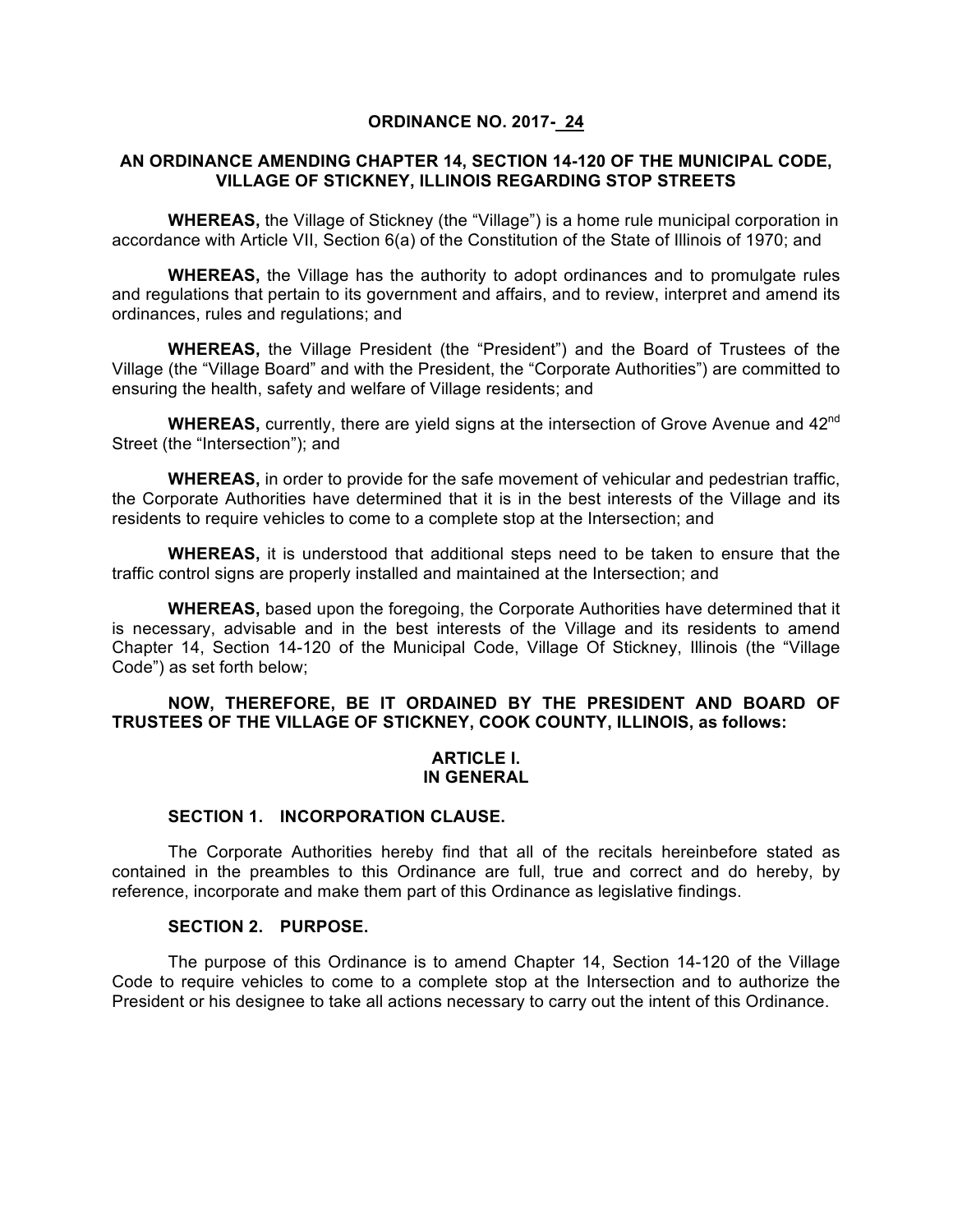### **ARTICLE II. AMENDMENT OF CHAPTER 14, SECTION 14-120 OF THE MUNICIPAL CODE, VILLAGE OF STICKNEY, ILLINOIS**

# **SECTION 3.0. AMENDMENT OF CHAPTER 14, SECTION 14-120.**

That the Village Code is hereby amended, notwithstanding any provision, ordinance, resolution or Village Code section to the contrary, by amending Chapter 14, Section 14-120 as follows:

### **Sec. 14-120. – Stop Streets.**

(a) Except when directed to proceed by a police officer or traffic-control signal, every driver of a vehicle approaching a stop intersection indicated by a stop sign shall stop at a clearly marked stop line, but if none, before entering the crosswalk on the near side of the intersections, or if none, then at the point nearest the intersecting roadway where the driver has a view of approaching traffic on the intersecting roadway before entering the intersection. After having stopped, the driver shall yield the right-of-way to any vehicle which has entered the intersection from another roadway or which is approaching so closely on the roadway as to constitute an immediate hazard during the time when the driver is moving across or within the intersection, but said driver having so yielded may proceed at such time as a safe interval occurs.

(b) The following are hereby designated as stop entrances:

| <b>Street or Avenue</b>                 | Entrance at Which Stop Is To Be Made |
|-----------------------------------------|--------------------------------------|
| <b>Clarence Avenue and 41st Street</b>  | Southbound                           |
| <b>Clinton Avenue and Pershing Road</b> | Northbound                           |
| <b>Clinton Avenue and 40th Street</b>   | Northbound                           |
| <b>Clinton Avenue and 41st Street</b>   | Northbound                           |
| East Avenue and Pershing Road           | Northbound                           |
| East Avenue and 40th Street             | All                                  |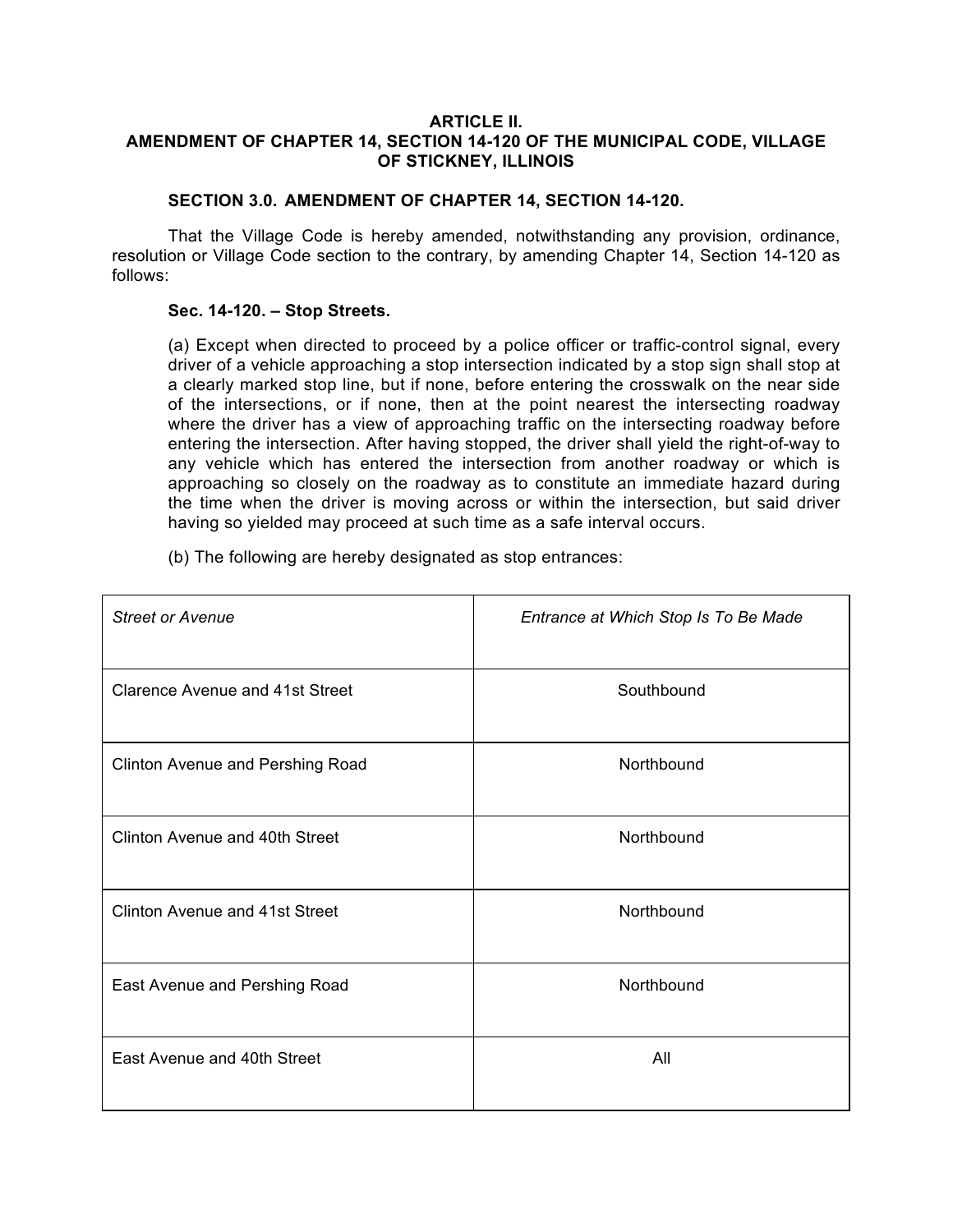| East Avenue and 41st Street           | All               |
|---------------------------------------|-------------------|
| East Avenue and 42nd Street           | All               |
| Elmwood Avenue and Pershing Road      | Northbound        |
| Elmwood Avenue and 40th Street        | All               |
| <b>Elmwood Avenue and 41st Street</b> | Northbound        |
| Euclid Avenue and 40th Street         | Southbound        |
| Euclid Avenue and 41st Street         | Southbound        |
| Grove Avenue and Pershing Road        | Northbound        |
| Grove Avenue and 40th Street          | All               |
| Grove Avenue and 41st Street          | All               |
| <b>Grove Avenue and 42nd Street</b>   | $\underline{All}$ |
| Grove Avenue and 43rd Street          | All               |
| Grove Avenue and 44th Street          | All               |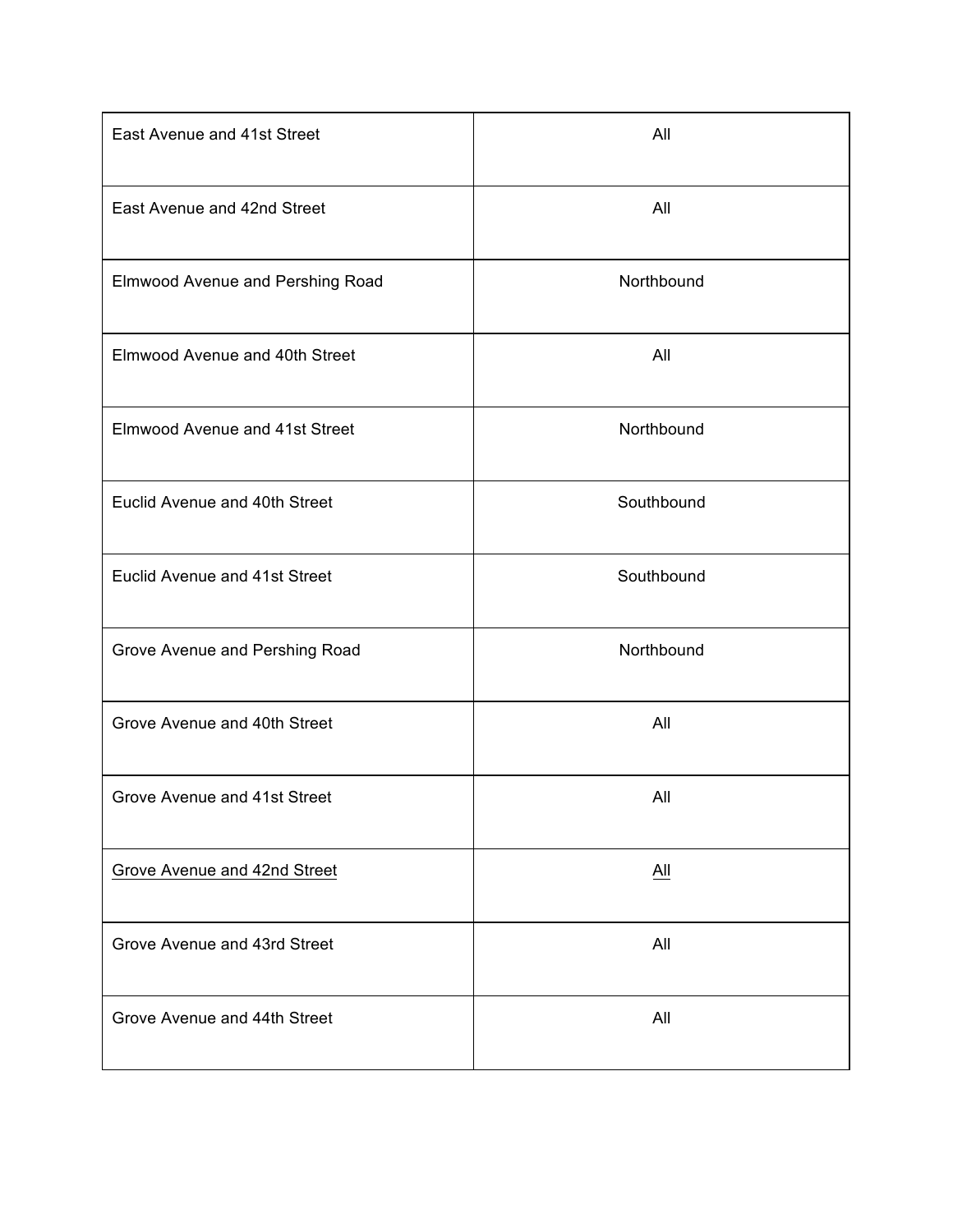| Gunderson Avenue and 40th Street    | Southbound |
|-------------------------------------|------------|
| Gunderson Avenue and 41st Street    | Southbound |
| Harlem Avenue and Jewel Parking Lot | Westbound  |
| Harlem Avenue and 40th Street       | Westbound  |
| Harlem Avenue and 40th Place        | Westbound  |
| Harlem Avenue and 42nd Street       | Westbound  |
| Harlem Avenue and 43rd Street       | Westbound  |
| Harlem Avenue and 44th Street       | Westbound  |
| Harlem Avenue and 45th Street       | Westbound  |
| Home Avenue and 40th Street         | All        |
| Home Avenue and 40th Place          | Eastbound  |
| Home Avenue and 41st Street         | All        |
| Home Avenue and 42nd Street         | All        |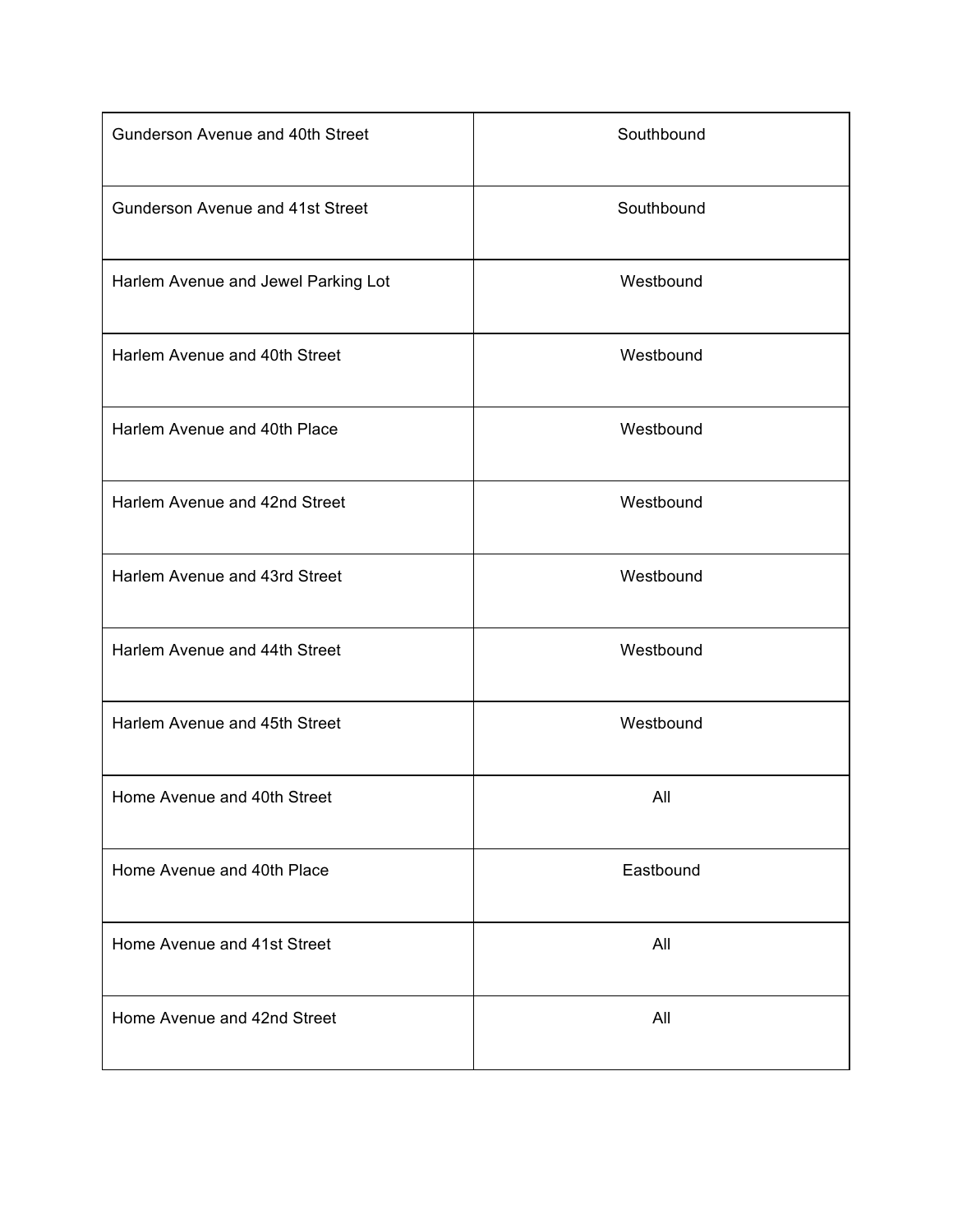| Home Avenue and 43rd Street         | All                            |
|-------------------------------------|--------------------------------|
| Home Avenue and 44th Street         | All                            |
| Home Avenue and 45th Street         | Southbound, westbound          |
| Jewel Parking Lot and Pershing Road | Northbound                     |
| Jewel Parking Lot and 40th Street   | Southbound                     |
| Maple Avenue and 44th Street        | <b>Eastbound and Westbound</b> |
| Maple Avenue and 43rd Street        | Northbound                     |
| Maple Avenue and 42nd Street        | Eastbound and Westbound        |
| Maple Avenue and 41st Street        | Northbound                     |
| Oak Park Avenue and 40th Street     | All                            |
| Oak Park Avenue and 41st Street     | All                            |
| Oak Park Avenue and 42nd Street     | Eastbound                      |
| Oak Park Avenue and 43rd Street     | All                            |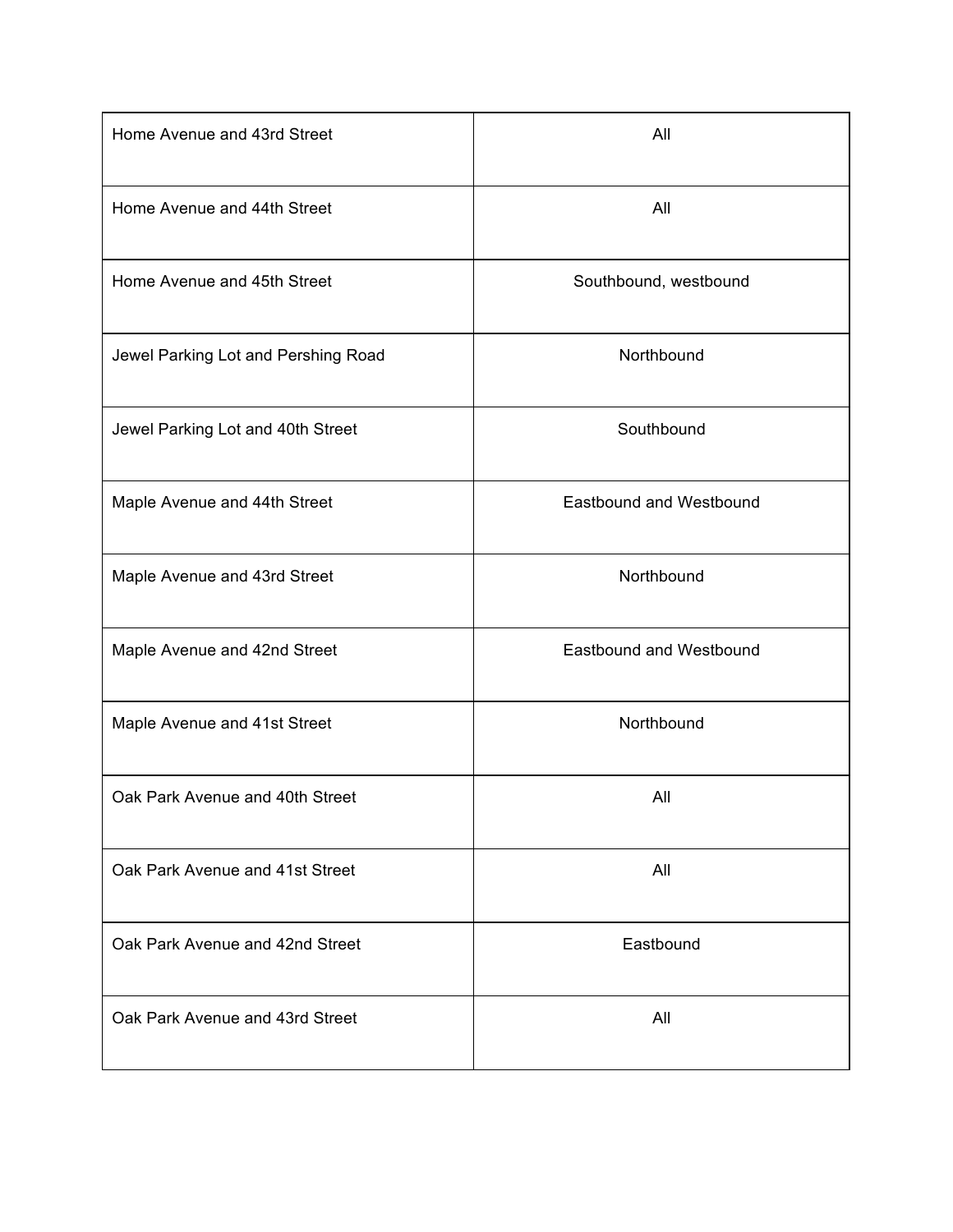| Oak Park Avenue and 44th Street   | Eastbound  |
|-----------------------------------|------------|
| Oak Park Avenue and 45th Street   | Southbound |
| Ridgeland Avenue and 40th Street  | All        |
| Ridgeland Avenue and 41st Street  | All        |
| Ridgeland Avenue and 42nd Street  | All        |
| Ridgeland Avenue and 43rd Street  | All        |
| Scoville Avenue and Pershing Road | Northbound |
| Scoville Avenue and 40th Street   | Northbound |
| Scoville Avenue and 41st Street   | All        |
| Scoville Avenue and 42nd Street   | All        |
| Wenonah Avenue and Pershing Road  | Northbound |
| Wenonah Avenue and 43rd Street    | Northbound |
| Wenonah Avenue and 44th Street    | All        |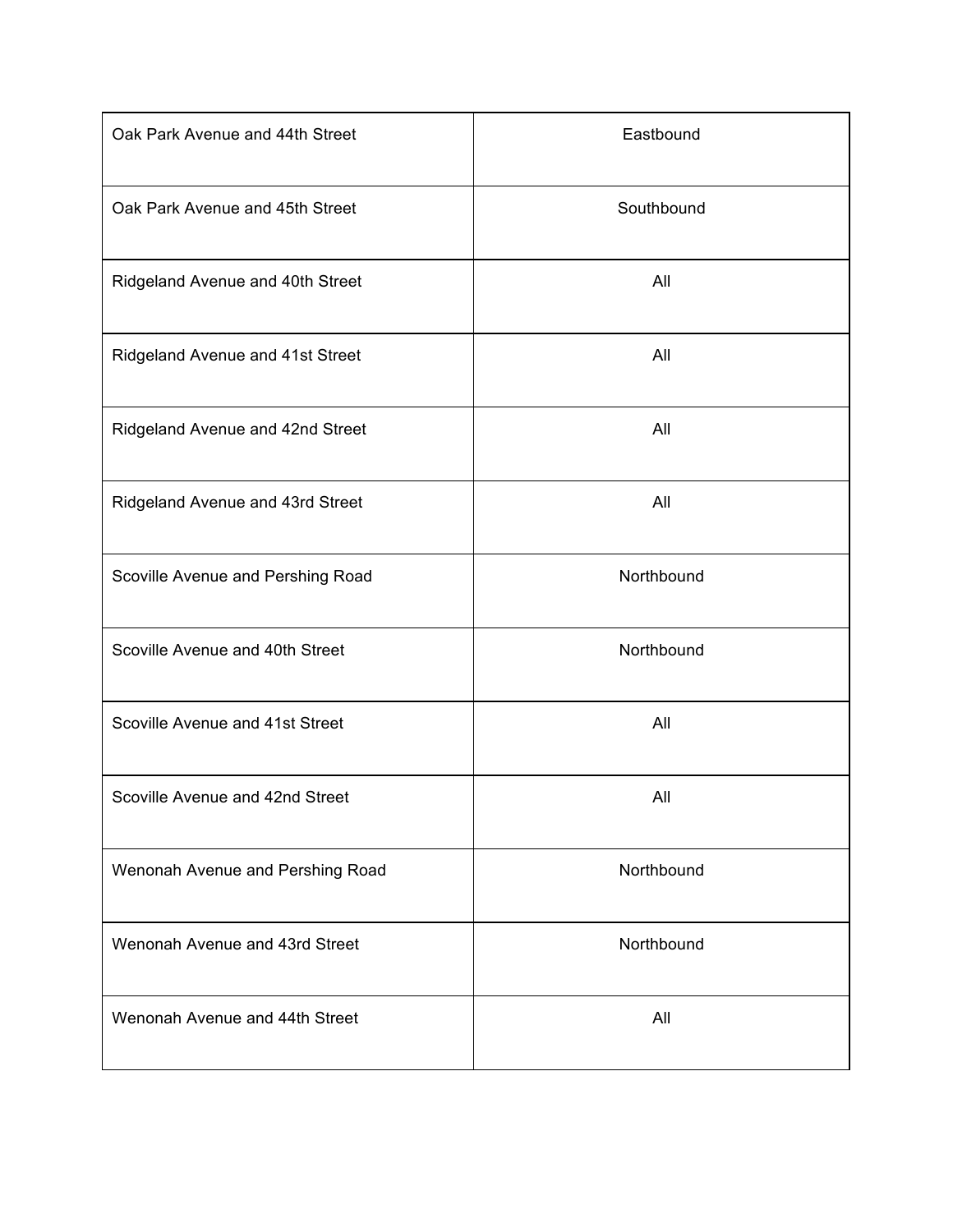| Wenonah Avenue and 45th Street     | Westbound                      |
|------------------------------------|--------------------------------|
| Wesley Avenue and Pershing Road    | Northbound                     |
| Wisconsin Avenue and Pershing Road | Northbound                     |
| Wisconsin Avenue and 40th Place    | <b>Eastbound and Westbound</b> |
| Wisconsin Avenue and 41st Street   | All                            |
| Wisconsin Avenue and 43rd Street   | Southbound                     |
| Wisconsin Avenue and 44th Street   | All                            |
| Wisconsin Avenue and 45th Street   | Southbound                     |

# **SECTION 3.1. OTHER ACTIONS AUTHORIZED.**

The officers, employees and/or agents of the Village shall take all action necessary or reasonably required to carry out, give effect to and consummate the amendments contemplated by this Ordinance, including taking all necessary steps to ensure the proper installation and continuing maintenance of the traffic control signs located on the Streets, and shall take all action necessary in conformity therewith. The officers, employees and/or agents of the Village are specifically authorized and directed to draft and disseminate any and all necessary forms or notices to be utilized in connection with the intent of this Ordinance.

# **ARTICLE III. HEADINGS, SAVINGS CLAUSES, PUBLICATION, EFFECTIVE DATE**

# **SECTION 4. HEADINGS.**

The headings of the articles, sections, paragraphs and subparagraphs of this Ordinance are inserted solely for the convenience of reference and form no substantive part of this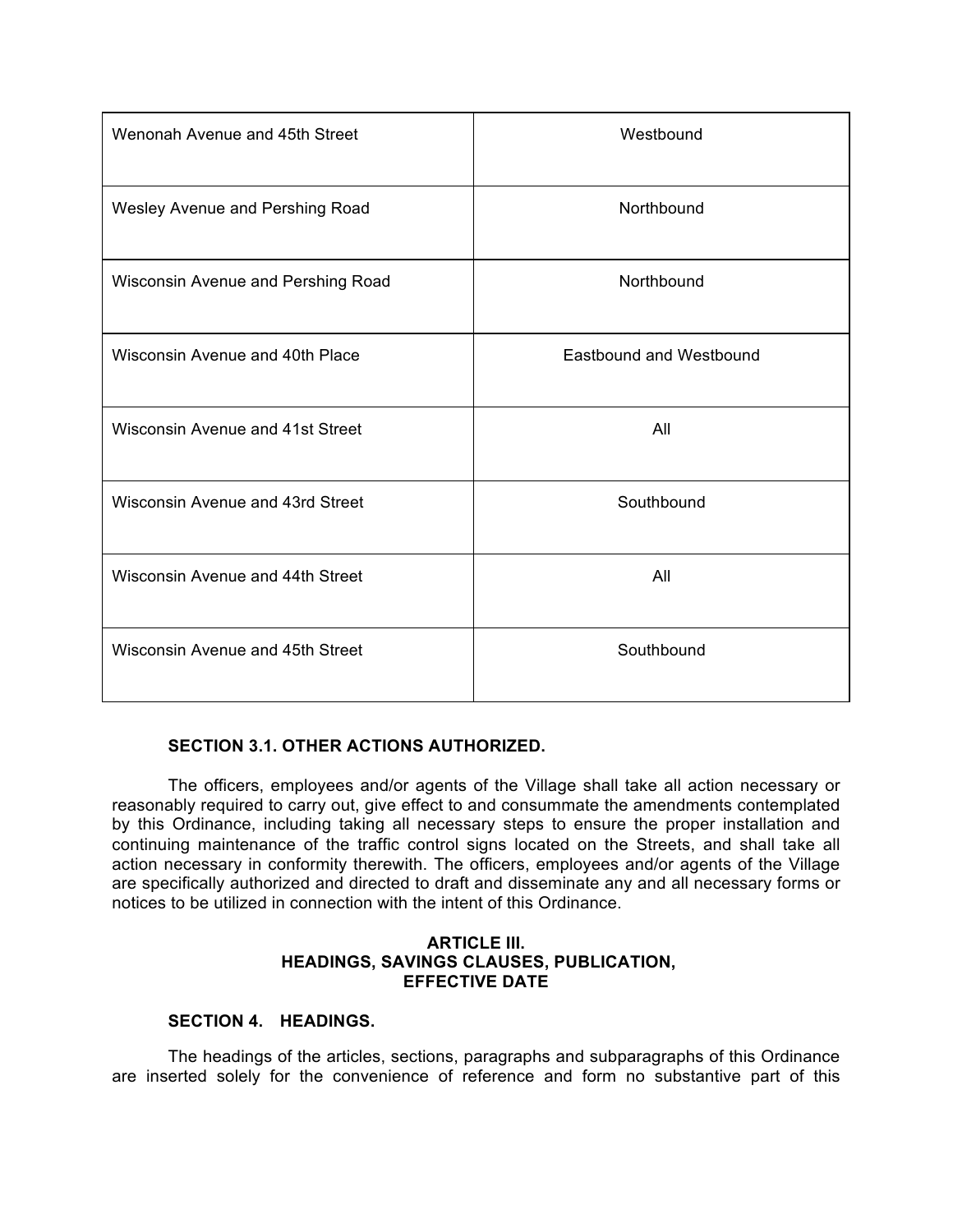Ordinance nor should they be used in any interpretation or construction of any substantive provision of this Ordinance.

# **SECTION 5. SEVERABILITY.**

The provisions of this Ordinance are hereby declared to be severable and should any provision of this Ordinance be determined to be in conflict with any law, statute or regulation by a court of competent jurisdiction, said provision shall be excluded and deemed inoperative, unenforceable and as though not provided for herein and all other provisions shall remain unaffected, unimpaired, valid and in full force and effect.

# **SECTION 6. SUPERSEDER.**

All code provisions, ordinances, resolutions, rules and orders, or parts thereof, in conflict herewith are, to the extent of such conflict, hereby superseded.

### **SECTION 7. PUBLICATION.**

A full, true and complete copy of this Ordinance shall be published in pamphlet form or in a newspaper published and of general circulation within the Village as provided by the Illinois Municipal Code, as amended.

# **SECTION 8. EFFECTIVE DATE.**

This Ordinance shall be effective and in full force ten (10) days after its passage and approval.

(REMAINDER OF THIS PAGE INTENTIONALLY LEFT BLANK)